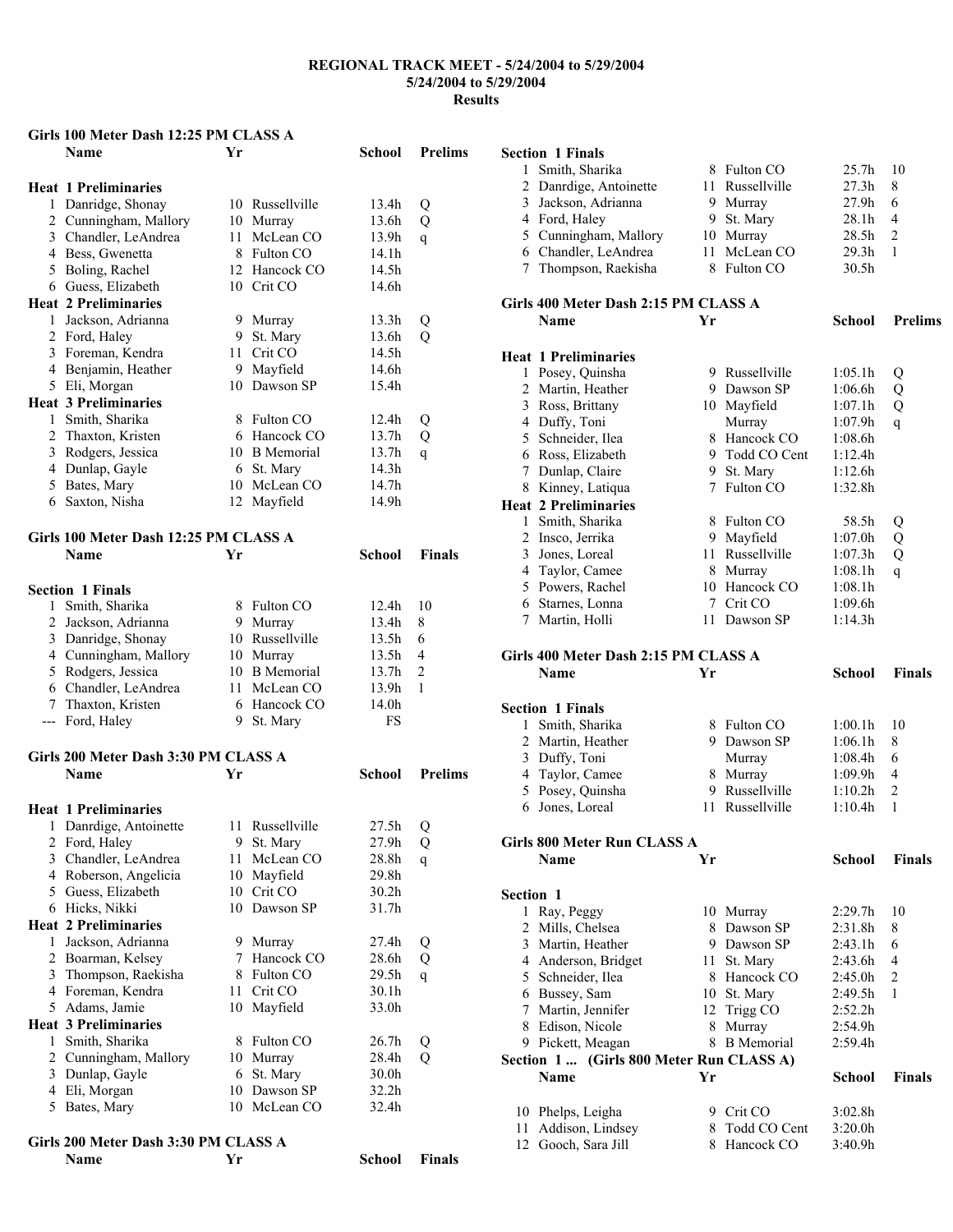|                  | Girls 1600 Meter Run CLASS A              |        |                 |                     |                |
|------------------|-------------------------------------------|--------|-----------------|---------------------|----------------|
|                  | <b>Name</b>                               | Yr     |                 | School              | <b>Finals</b>  |
|                  |                                           |        |                 |                     |                |
| <b>Section 1</b> |                                           |        |                 |                     |                |
|                  | 1 Ray, Peggy                              |        | 10 Murray       | 5:47.4h             | 10             |
|                  | 2 Bussey, Sam                             |        | 10 St. Mary     | 5:54.3h             | 8              |
|                  | 3 Gooch, Sara Jill                        |        | 8 Hancock CO    | 6:04.8 <sub>h</sub> | 6              |
|                  | 4 Phelps, Leigha                          |        | 9 Crit CO       | 6:11.2h             | 4              |
|                  | 5 Mittelberg, Meghan                      |        | 7 Hancock CO    | 6:19.7 <sub>h</sub> | 2              |
|                  | 6 Pickett, Meagan                         |        | 8 B Memorial    | 6:22.6h             | 1              |
|                  | 7 Edison, Nicole                          |        | 8 Murray        | 6:25.2h             |                |
|                  | 8 Studzinski, Heather                     |        | 6 St. Mary      | 6:28.2h             |                |
|                  | 9 Martin, Amber                           |        | 8 Dawson SP     | 6:35.8h             |                |
|                  | 10 Joyce, Keri                            |        | 7 Crit CO       | 7:19.8h             |                |
|                  | 11 Elamon, Erica                          |        | 7 Russellville  | 7:20.9h             |                |
|                  | 12 Crowe, Allison                         |        | 6 McLean CO     | 7:38.7h             |                |
|                  | 13 Vick, Erika                            | 7      | Russellville    | 8:48.9h             |                |
|                  |                                           |        |                 |                     |                |
|                  | Girls 3200 Meter Run CLASS A              |        |                 |                     |                |
|                  | Name                                      | Yr     |                 | School              | <b>Finals</b>  |
|                  |                                           |        |                 |                     |                |
|                  |                                           |        |                 |                     |                |
| <b>Section 1</b> |                                           |        |                 |                     |                |
|                  | 1 Bivens, Robin                           |        | 8 Hancock CO    | 12:31.3h            | 10             |
|                  | 2 Shoulta, Katherine                      |        | 7 St. Mary      | 12:48.1h            | 8              |
|                  | 3 Young, Lindsey                          |        | 7 Hancock CO    | 13:05.0h            | 6              |
|                  | 4 Rodgers, Jessica                        |        | 10 B Memorial   | 14:00.2h            | 4              |
|                  | 5 Mills, Chelsea                          |        | 8 Dawson SP     | 14:14.0h            | 2              |
|                  | 6 Warren, Olivia                          |        | 6 St. Mary      | 15:19.1h            | 1              |
|                  | 7 Joyce, Keri                             | $\tau$ | Crit CO         | 16:13.8h            |                |
|                  | 8 Scarborough, Cassie                     | 11     | Murray          | 16:54.0h            |                |
|                  | 9 Crowe, Allison                          | 6      | McLean CO       | 18:01.9h            |                |
|                  |                                           |        |                 |                     |                |
|                  | Girls 100 Meter Hurdles 12:00 PM CLASS A  |        |                 |                     |                |
|                  | <b>Name</b>                               | Yr     |                 | School              | <b>Prelims</b> |
|                  |                                           |        |                 |                     |                |
|                  | <b>Heat 1 Preliminaries</b>               |        |                 |                     |                |
|                  | 1 Mitchell, Lauran                        | 11     | Murray          | 16.7 <sub>h</sub>   | Q              |
|                  | 2 Kirk, Melissa                           |        | 9 Crit CO       | 17.9h               | Q              |
|                  | 3 Chandler, LeAndrea                      | 11     | McLean CO       | 19.3 <sub>h</sub>   | Q              |
|                  | 4 Mittelberg, Meghan                      | 7      | Hancock CO      | 19.4h               | q              |
| 5                | Sturm, Kirsten                            | 8      | St. Mary        | 21.8h               |                |
|                  | <b>Heat 2 Preliminaries</b>               |        |                 |                     |                |
| 1                | Sydnor, Von                               |        | 12 Russellville | 17.3 <sub>h</sub>   | Q              |
|                  | 2 Bertke, Sarah                           |        | 10 Hancock CO   | 18.4h               | Q              |
| 3                | Steele, Chelsea                           | 11     | Crit CO         | 18.6h               | Q              |
|                  | 4 Rodgers, Jessica                        |        | 10 B Memorial   | 19.7 <sub>h</sub>   | q              |
|                  | 5 Bullock, Tabitha                        |        | 10 McLean CO    | 20.6h               |                |
|                  | 6 Woods, Annie                            | 6      | Trigg CO        | 20.9 <sub>h</sub>   |                |
|                  |                                           |        |                 |                     |                |
|                  | Girls 100 Meter Hurdles 12:00 PM CLASS A  |        |                 |                     |                |
|                  | Name                                      | Yr     |                 | <b>School</b>       | <b>Finals</b>  |
|                  |                                           |        |                 |                     |                |
|                  | <b>Section 1 Finals</b>                   |        |                 |                     |                |
| 1                | Mitchell, Lauran                          | 11     | Murray          | 16.4h               | 10             |
|                  | 2 Sydnor, Von                             | 12     | Russellville    | 17.2h               | 8              |
|                  | 3 Chandler, LeAndrea                      | 11     | McLean CO       | 18.3h               | 6              |
|                  |                                           |        | Hancock CO      | $18.5h$             | 4              |
|                  | 4 Bertke, Sarah                           | 10     |                 |                     |                |
|                  |                                           |        | 11 Crit CO      | 19.2 <sub>h</sub>   | 2              |
|                  | 5 Steele, Chelsea<br>6 Mittelberg, Meghan | 7      | Hancock CO      | 19.5 <sub>h</sub>   | 1              |

#### **Girls 300 Meter Hurdles 3:00 PM CLASS A**

| Name                                            | Yr |                                      | <b>School</b>  | <b>Prelims</b> |
|-------------------------------------------------|----|--------------------------------------|----------------|----------------|
| <b>Heat 1 Preliminaries</b>                     |    |                                      |                |                |
| 1 Sydnor, Von                                   |    | 12 Russellville                      | 51.5h          | Q              |
| 2 Rodgers, Jessica                              |    | 10 B Memorial                        | 52.3h          | Q              |
| 3 Bates, Mary                                   |    | 10 McLean CO                         | 53.7h          | Q              |
| 4 Williams, Rachael                             |    | 11 Murray                            | 54.4h          | q              |
| 5 Bertke, Sarah                                 |    | 10 Hancock CO                        | 55.9h          |                |
| 6 Farone, Elena                                 | 11 | Mayfield                             | 59.5h          |                |
| <b>Heat 2 Preliminaries</b>                     |    |                                      |                |                |
| 1 Mitchell, Lauran                              | 11 | Murray                               | 50.1h          | Q              |
| 2 Steele, Chelsea                               | 11 | Crit CO                              | 52.9h          | Q              |
| 3 Bivens, Robin                                 |    | 8 Hancock CO                         | 53.4h          | Q              |
| 4 Bullock, Tabitha                              |    | 10 McLean CO                         | 56.7h          | q              |
| 5 Lanham, Nicole                                |    | 10 Dawson SP                         | 59.0h          |                |
|                                                 |    |                                      |                |                |
| Girls 300 Meter Hurdles 3:00 PM CLASS A         |    |                                      |                |                |
| Name                                            | Yr |                                      | <b>School</b>  | <b>Finals</b>  |
|                                                 |    |                                      |                |                |
| <b>Section 1 Finals</b>                         |    |                                      |                |                |
| 1 Mitchell, Lauran                              |    | 11 Murray                            | 49.4h          | 10             |
| 2 Rodgers, Jessica                              |    | 10 B Memorial                        | 49.5h          | 8              |
| 3 Sydnor, Von                                   |    | 12 Russellville                      | 51.7h          | 6              |
| 4 Williams, Rachael                             | 11 | Murray                               | 53.4h          | 4              |
| 5 Bivens, Robin                                 |    | 8 Hancock CO                         | 53.7h          | 2              |
| 6 Steele, Chelsea                               |    | 11 Crit CO                           | 55.3h          | 1              |
| 7 Bates, Mary                                   |    | 10 McLean CO                         | 56.1h          |                |
| 8 Bullock, Tabitha                              |    | 10 McLean CO                         | 59.6h          |                |
| Girls 4x100 Meter Relay 1:35 PM CLASS A<br>Team |    | Relay                                | <b>Prelims</b> |                |
| <b>Heat 1 Preliminaries</b>                     |    |                                      |                |                |
| 1 Murray                                        |    | A                                    | 53.40          | Q              |
| 1) Mitchell, Lauran 11                          |    | 2) Cunningham, Mallory 10            |                |                |
| 3) Jackson, Adrianna 9                          |    | 4) Elliot, Danielle 9                |                |                |
| 2 Crittenden County                             |    | A                                    | 56.94          | Q              |
| 3 Trigg County                                  |    | A                                    | 59.70          | Q              |
| 1) Woods, Annie 6                               |    |                                      |                |                |
| 3) Walker, Toni 9                               |    | 4) Skinner, Kirstin 9                |                |                |
| 5) Woodall, Sarah 9                             |    | 6) Fuller, Ashton 9                  |                |                |
| --- Mayfield                                    |    | A                                    | DQ             |                |
| 1) Benjamin, Heather 9                          |    | 2) Insco, Jerrika 9                  |                |                |
| 3) Williams, Chrisdion 11                       |    | 4) Ross, Brittany 10                 |                |                |
| 5) Woods, Sametria 10                           |    | 6) Farone, Elena 11                  |                |                |
| <b>Heat 2 Preliminaries</b>                     |    |                                      |                |                |
| 1 Russellville                                  |    | A                                    | 51.54          | Q              |
| 1) Sydnor, Von 12                               |    | 2) Browder, Cerria 12                |                |                |
| 3) Danrdige, Antoinette 11                      |    | 4) Danridge, Shonay 10               |                |                |
| 5) Elam, Chloe 9                                |    |                                      |                |                |
| 2 Hancock County                                |    | A                                    | 55.27          | Q              |
| Heat 2 Preliminaries                            |    | (Girls 4x100 Meter Relay 1:35 PM CLA |                |                |
| Team                                            |    | Relay                                | <b>Prelims</b> |                |
|                                                 |    |                                      |                |                |
| 3 Fulton County                                 |    | A                                    | 55.73          | Q              |
| 1) Kinney, Latiqua 7                            |    | 2) Kinney, Jalissa 8                 |                |                |
| 3) Bess, Gwenetta 8                             |    | 4) Bess, Gewndolyn 9                 |                |                |
| 5) Thompson, Raekisha 8                         |    | 6) Dean, Deanna 7                    |                |                |
| 4 McLean County                                 |    | А                                    | 1:00.00        | q              |
| 1) Ayer, Tiffany 9                              |    | 2) Chandler, LeAndrea 11             |                |                |
| 3) Bullock, Tabitha 10                          |    | 4) Bates, Mary 10                    |                |                |
| 5 Dawson Springs                                |    | А                                    | 1:01.00        | q              |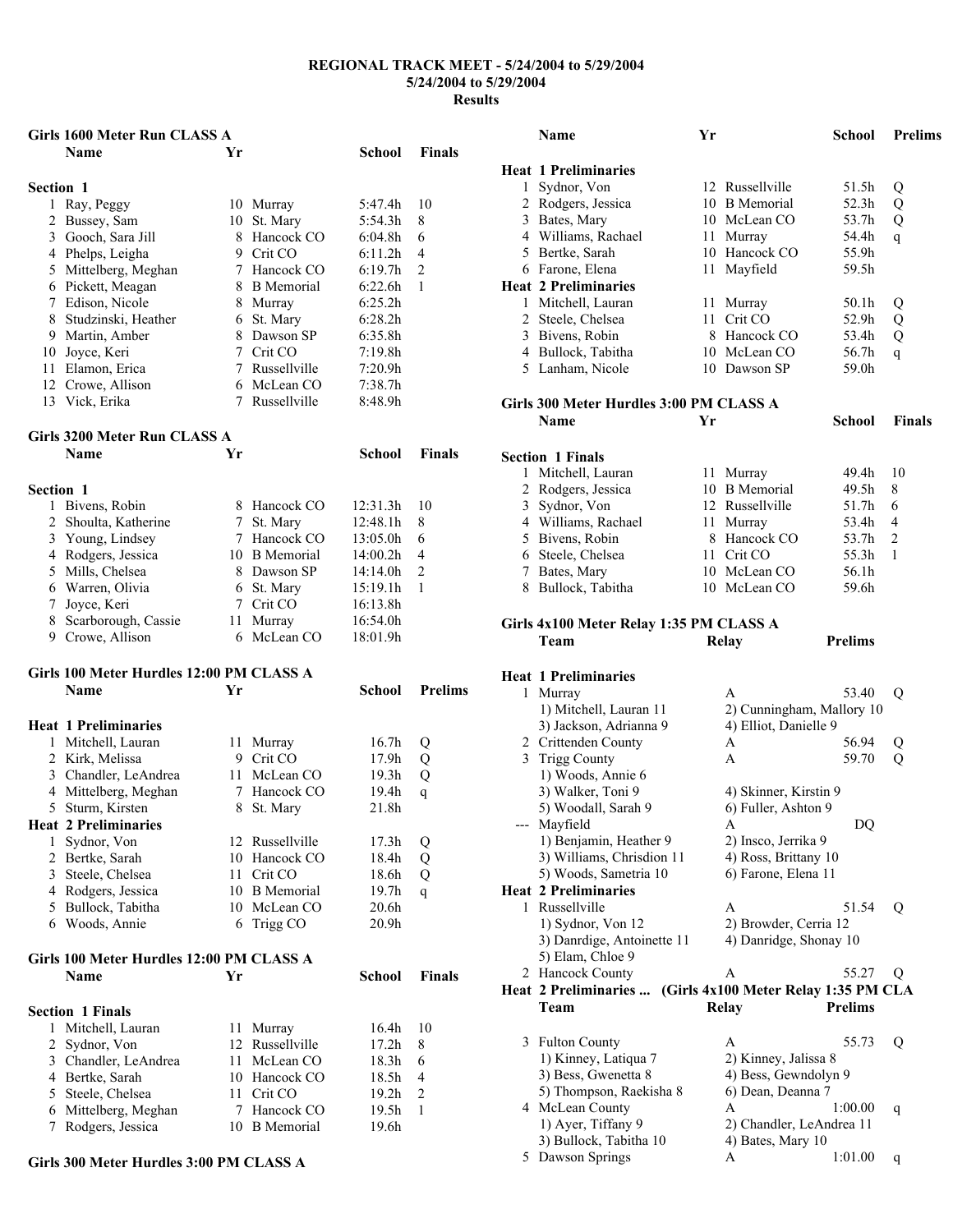| 1) Eli, Morgan 10    | 2) Hicks, Nikki 10     |
|----------------------|------------------------|
| 3) Linton, Amanda 10 | 4) Lanham, Nicole 10   |
| 5) Sisk, Lindsey 10  | 6) Bowland, Brittany 9 |

#### **Girls 4x100 Meter Relay 1:35 PM CLASS A Team Relay Finals**

|   | <b>Section 1 Finals</b>    |                          |                |
|---|----------------------------|--------------------------|----------------|
|   | 1 Russellville             | A<br>52.0h               | 10             |
|   | 1) Posey, Quinsha 9        | 2) Danridge, Shonay 10   |                |
|   | 3) Danrdige, Antoinette 11 | 4) Sydnor, Von 12        |                |
|   | 5) Elam, Chloe 9           | 6) Browder, Cerria 12    |                |
| 2 | Murray                     | 52.7h<br>A               | 8              |
|   | 1) Jackson, Adrianna 9     | 2) Elliot, Danielle 9    |                |
|   | 3) Cunningham, Mallory 10  | 4) Mitchell, Lauran 11   |                |
| 3 | Hancock County             | 55.0h<br>A               | 6              |
|   | 1) Johnson, Mallory 10     | 2) Long, Nicole 10       |                |
|   | 3) Boarman, Kelsey 7       | 4) Thaxton, Kristen 6    |                |
|   | 5) Bertke, Sarah 10        | 6) Boling, Rachel 12     |                |
|   | 4 Crittenden County        | 56.8h<br>A               | 4              |
|   | 1) Guess, Elizabeth 10     | 2) Cozart, Breanna 8     |                |
|   | 3) Foreman, Kendra 11      | 4) Steele, Chelsea 11    |                |
|   | 5) Starnes, Lonna 7        | 6) Crabtree, Mikka 8     |                |
| 5 | <b>Fulton County</b>       | 57.4h<br>A               | $\overline{2}$ |
|   | 1) Bess, Gwenetta 8        | 2) Thompson, Raekisha 8  |                |
|   | 3) Bess, Gewndolyn 9       | 4) Kinney, Jalissa 8     |                |
|   | 5) Kinney, Latiqua 7       | 6) Dean, Deanna 7        |                |
| 6 | McLean County              | $1.00$ 6h<br>A           | 1              |
|   | 1) Ayer, Tiffany 9         | 2) Chandler, LeAndrea 11 |                |
|   | 3) Bullock, Tabitha 10     | 4) Bates, Mary 10        |                |
| 7 | Dawson Springs             | 1:00.8h<br>A             |                |
|   | 1) Eli, Morgan 10          | 2) Hicks, Nikki 10       |                |
|   | 3) Linton, Amanda 10       | 4) Lanham, Nicole 10     |                |
|   | 5) Sisk, Lindsey 10        | 6) Bowland, Brittany 9   |                |
| 8 | <b>Trigg County</b>        | 1:01.5h<br>A             |                |
|   | 1) Woods, Annie 6          |                          |                |
|   | 3) Walker, Toni 9          | 4) Skinner, Kirstin 9    |                |
|   | 5) Woodall, Sarah 9        | 6) Fuller, Ashton 9      |                |

#### **Girls 4x200 Meter Relay 12:55 PM CLASS A Team Relay Prelims**

|   | <b>Heat 1 Preliminaries</b> |                            |         |   |
|---|-----------------------------|----------------------------|---------|---|
| 1 | Murray                      | A                          | 1:51.3h | Q |
|   | 1) Mitchell, Lauran 11      | 2) Cunningham, Mallory 10  |         |   |
|   | 3) Jackson, Adrianna 9      | 4) Elliot, Danielle 9      |         |   |
| 2 | Mayfield                    | A                          | 1:54.4h | Q |
|   | 1) Insco, Jerrika 9         | 2) Bryn, Kirsten 9         |         |   |
|   | 3) Williams, Chrisdion 11   | 4) Ross, Brittany 10       |         |   |
|   | 5) Hall, Tamika 10          | 6) Woods, Sametria 10      |         |   |
|   | 3 Crittenden County         | A                          | 2:05.9h | Q |
|   | 1) Crabtree, Mikka 8        | 2) Starnes, Lonna 7        |         |   |
|   | 3) Keene, Leah 8            | 4) Cozart, Breanna 8       |         |   |
|   | 4 Trigg County              | A                          | 2:10.0h | q |
|   | 1) Woods, Annie 6           |                            |         |   |
|   | 3) Walker, Toni 9           | 4) Skinner, Kirstin 9      |         |   |
|   | 5) Woodall, Sarah 9         | 6) Fuller, Ashton 9        |         |   |
|   | <b>Heat 2 Preliminaries</b> |                            |         |   |
| 1 | Russellville                | A                          | 1:54.1h | O |
|   | 1) Sydnor, Von 12           | 2) Danrdige, Antoinette 11 |         |   |
|   | 3) Danridge, Shonay 10      | 4) Elam, Chloe 9           |         |   |
| 2 | <b>Hancock County</b>       | A                          | 1:58.3h |   |
| 3 | St. Mary                    | A                          | 2:03.6h |   |
|   |                             |                            |         |   |

| 4 Fulton County         |                      | 2:05.6h | a |
|-------------------------|----------------------|---------|---|
| 1) Kinney, Latiqua 7    | 2) Kinney, Jalissa 8 |         |   |
| 3) Bess, Gwenetta 8     | 4) Bess, Gewndolyn 9 |         |   |
| 5) Thompson, Raekisha 8 | 6) Dean, Deanna 7    |         |   |
| 5 Dawson Springs        | A                    | 2:09.0h |   |
| 1) Martin, Holli 11     | 2) Eli, Morgan 10    |         |   |
| 3) Hicks, Nikki 10      | 4) Linton, Amanda 10 |         |   |
| 5) Amundson, Karen 10   | 6) Martin, Sara 9    |         |   |
|                         |                      |         |   |

#### **Girls 4x200 Meter Relay 12:55 PM CLASS A Team Relay Finals**

#### **Section 1 Finals**

|                  | 1 Murray                                      | Α<br>1:50.2h                                              | 10 |
|------------------|-----------------------------------------------|-----------------------------------------------------------|----|
|                  | 1) Mitchell, Lauran 11                        | 2) Cunningham, Mallory 10                                 |    |
|                  | 3) Jackson, Adrianna 9                        | 4) Elliot, Danielle 9                                     |    |
|                  | 2 Russellville                                | 1:52.7h<br>Α                                              | 8  |
|                  | 1) Jones, Loreal 11                           | 2) Danrdige, Antoinette 11                                |    |
|                  | 3) Danridge, Shonay 10                        | 4) Sydnor, Von 12                                         |    |
|                  | 5) Elam, Chloe 9                              | 6) Browder, Cerria 12                                     |    |
|                  | 3 Hancock County                              | 1:55.0h<br>A                                              | 6  |
|                  | 1) Johnson, Mallory 10                        | 2) Long, Nicole 10                                        |    |
|                  | 3) Saltzman, Abbie 11                         | 4) Powers, Rachel 10                                      |    |
|                  |                                               | 6) Boarman, Kelsey 7                                      |    |
|                  | 5) Thaxton, Kristen 6                         |                                                           | 4  |
|                  | 4 Mayfield                                    | A<br>1:55.3h                                              |    |
|                  | 1) Insco, Jerrika 9                           | 2) Bryn, Kirsten 9                                        |    |
|                  | 3) Williams, Chrisdion 11                     | 4) Ross, Brittany 10                                      |    |
|                  | 5) Hall, Tamika 10                            | 6) Woods, Sametria 10                                     |    |
|                  | 5 St. Mary                                    | 2:04.0 <sub>h</sub><br>А                                  | 2  |
|                  | 1) Dunlap, Gayle 6                            | 2) Colgan, Jennifer 11                                    |    |
|                  | 3) Ford, Haley 9                              | 4) Dunlap, Claire 9                                       |    |
|                  | 6 Fulton County                               | 2:04.1h<br>A                                              | 1  |
|                  | 1) Kinney, Latiqua 7                          | 2) Kinney, Jalissa 8                                      |    |
|                  | 3) Bess, Gwenetta 8                           | 4) Bess, Gewndolyn 9                                      |    |
|                  | 5) Thompson, Raekisha 8                       | 6) Dean, Deanna 7                                         |    |
|                  | 7 Trigg County                                | 2:09.0h<br>Α                                              |    |
|                  | 1) Woods, Annie 6                             |                                                           |    |
|                  |                                               |                                                           |    |
|                  | 3) Walker, Toni 9                             | 4) Skinner, Kirstin 9                                     |    |
|                  | 5) Woodall, Sarah 9                           | 6) Fuller, Ashton 9                                       |    |
|                  |                                               | Section 1 Finals  (Girls 4x200 Meter Relay 12:55 PM CLASS |    |
|                  | Team                                          | Relay<br>Finals                                           |    |
|                  |                                               |                                                           |    |
|                  |                                               | A                                                         |    |
|                  | 8 Crittenden County                           | 2:09.1h                                                   |    |
|                  | 1) Joyce, Keri 7                              | 2) Crabtree, Mikka 8                                      |    |
|                  | 3) Starnes, Lonna 7                           | 4) Cozart, Breanna 8                                      |    |
|                  | 5) Shewcraft, Shea 8                          |                                                           |    |
|                  |                                               |                                                           |    |
|                  | Girls 4x400 Meter Relay CLASS A               |                                                           |    |
|                  | Team                                          | <b>Finals</b><br>Relay                                    |    |
|                  |                                               |                                                           |    |
| <b>Section 1</b> |                                               |                                                           |    |
| 1                | Hancock County                                | 4:33.2h<br>A                                              | 10 |
|                  | 1) Powers, Rachel 10                          | 2) Mittelberg, Meghan 7                                   |    |
|                  | 3) Saltzman, Abbie 11                         | 4) Gooch, Sara Jill 8                                     |    |
|                  | 5) Schneider, Ilea 8                          | 6) Boarman, Kelsey 7                                      |    |
|                  | 2 Mayfield                                    | 4:39.0h<br>A                                              | 8  |
|                  | 1) Williams, Chrisdion 11                     | 2) Bryn, Kirsten 9                                        |    |
|                  | 3) Ross, Brittany 10<br>5) Bush, Mackenzie 10 | 4) Insco, Jerrika 9<br>6) Farone, Elena 11                |    |

3 Murray A 4:42.6h 6<br>1) Taylor, Camee 8 2) Williams, Rachael 11 1) Taylor, Camee 8 2) Williams, Rachael 11<br>3) Duffy, Toni 4) Duncan, Kate 10

4) Duncan, Kate 10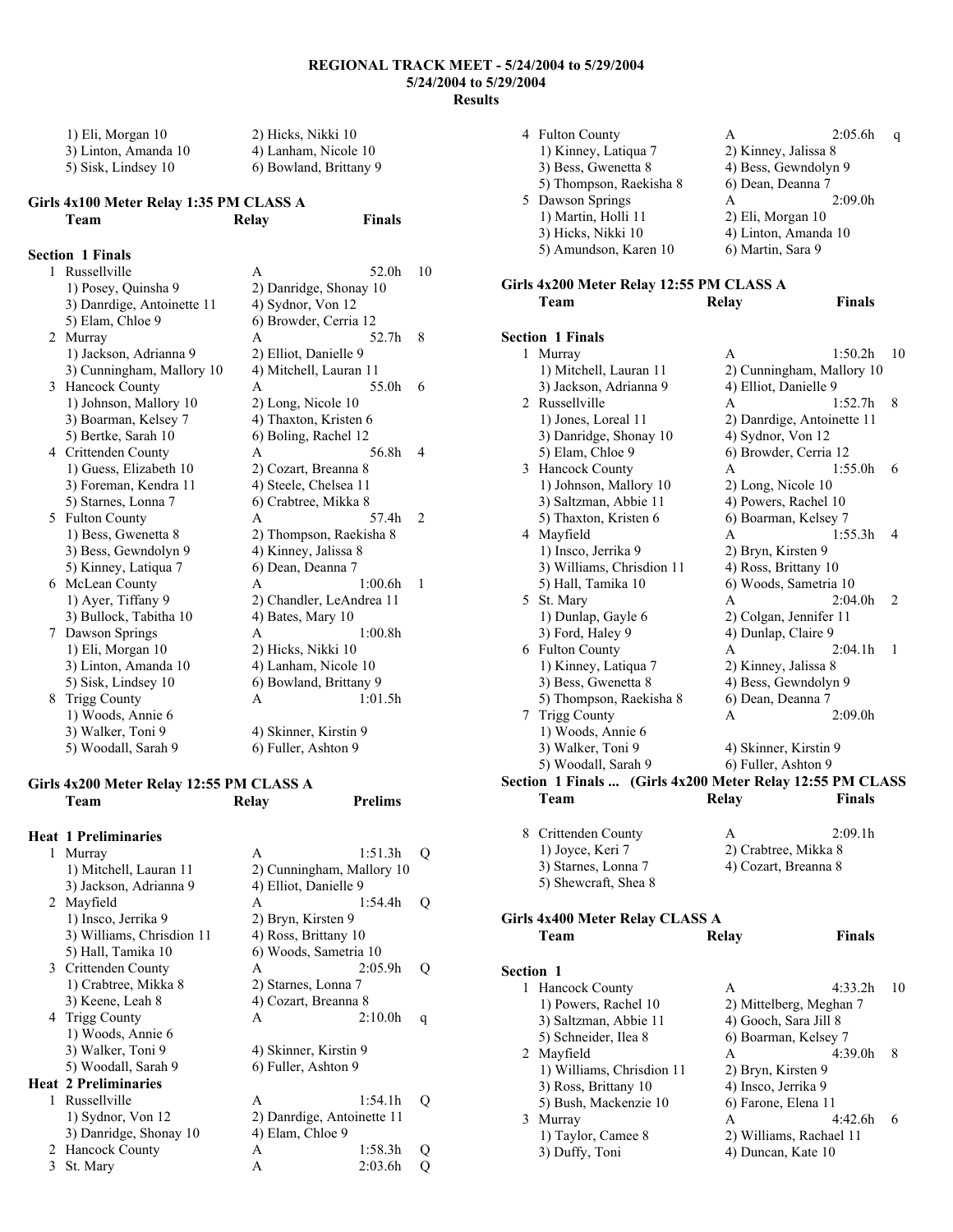| 4 Russellville             | A                      | $4.45$ 5h |               |
|----------------------------|------------------------|-----------|---------------|
| 1) Jones, Loreal 11        | 2) Posey, Quinsha 9    |           |               |
| 3) Danrdige, Antoinette 11 | 4) Danridge, Shonay 10 |           |               |
| 5) Elam, Chloe 9           | 6) Browder, Cerria 12  |           |               |
| 5 Crittenden County        | A                      | 4:48.9h   | $\mathcal{L}$ |
| 1) Guess, Elizabeth 10     | 2) Starnes, Lonna 7    |           |               |
| 3) Phelps, Leigha 9        | 4) Steele, Chelsea 11  |           |               |
| 5) Shewcraft, Shea 8       | 6) Crabtree, Mikka 8   |           |               |
| 6 St. Mary                 | A                      | 4.499h    |               |
| 1) Anderson, Bridget 11    | 2) Bussey, Sam 10      |           |               |
| 3) Colgan, Jennifer 11     | 4) Dunlap, Claire 9    |           |               |
| 5) Studzinski, Heather 6   | 6) Ford, Haley 9       |           |               |
|                            |                        |           |               |

#### **Girls 4x800 Meter Relay 11:00 am CLASS A Team Relay Finals**

### **Section 1**

| 1) Powers, Rachel 10<br>2) Bivens, Robin 8<br>3) Mittelberg, Meghan 7<br>4) Gooch, Sara Jill 8<br>5) Schneider, Ilea 8<br>6) Young, Lindsey 7<br>St. Mary<br>10:56.0h<br>8<br>A<br>2<br>1) Anderson, Bridget 11<br>2) Bussey, Sam 10<br>4) Dunlap, Claire 9<br>3) Colgan, Jennifer 11<br>5) Shoulta, Katherine 7<br>6) Warren, Olivia 6<br>Dawson Springs<br>11:19.1h<br>6<br>3<br>A<br>1) Martin, Holli 11<br>2) Martin, Truly 11<br>3) Martin, Heather 9<br>4) Martin, Sara 9<br>6) Mills, Chelsea 8<br>5) Martin, Amber 8<br>Mayfield<br>11:47.6h<br>A<br>4<br>4<br>1) Crowder, Heather 9<br>2) Crowder, Amy 9<br>3) Whitton, April 10<br>4) Bush, Mackenzie 10<br>5) Jones, Ashley 10<br>Crittenden County<br>11:53.3h<br>A<br>$\mathcal{L}$<br>5<br>1) Joyce, Keri 7<br>2) Crabtree, Mikka 8<br>3) Phelps, Leigha 9<br>4) Jimenez, Anna 7<br>Murray<br>A<br>11:54.2h<br>1<br>6 | 1 | Hancock County        | A                         | 10:35.8h | 10 |
|-------------------------------------------------------------------------------------------------------------------------------------------------------------------------------------------------------------------------------------------------------------------------------------------------------------------------------------------------------------------------------------------------------------------------------------------------------------------------------------------------------------------------------------------------------------------------------------------------------------------------------------------------------------------------------------------------------------------------------------------------------------------------------------------------------------------------------------------------------------------------------------|---|-----------------------|---------------------------|----------|----|
|                                                                                                                                                                                                                                                                                                                                                                                                                                                                                                                                                                                                                                                                                                                                                                                                                                                                                     |   |                       |                           |          |    |
|                                                                                                                                                                                                                                                                                                                                                                                                                                                                                                                                                                                                                                                                                                                                                                                                                                                                                     |   |                       |                           |          |    |
|                                                                                                                                                                                                                                                                                                                                                                                                                                                                                                                                                                                                                                                                                                                                                                                                                                                                                     |   |                       |                           |          |    |
|                                                                                                                                                                                                                                                                                                                                                                                                                                                                                                                                                                                                                                                                                                                                                                                                                                                                                     |   |                       |                           |          |    |
|                                                                                                                                                                                                                                                                                                                                                                                                                                                                                                                                                                                                                                                                                                                                                                                                                                                                                     |   |                       |                           |          |    |
|                                                                                                                                                                                                                                                                                                                                                                                                                                                                                                                                                                                                                                                                                                                                                                                                                                                                                     |   |                       |                           |          |    |
|                                                                                                                                                                                                                                                                                                                                                                                                                                                                                                                                                                                                                                                                                                                                                                                                                                                                                     |   |                       |                           |          |    |
|                                                                                                                                                                                                                                                                                                                                                                                                                                                                                                                                                                                                                                                                                                                                                                                                                                                                                     |   |                       |                           |          |    |
|                                                                                                                                                                                                                                                                                                                                                                                                                                                                                                                                                                                                                                                                                                                                                                                                                                                                                     |   |                       |                           |          |    |
|                                                                                                                                                                                                                                                                                                                                                                                                                                                                                                                                                                                                                                                                                                                                                                                                                                                                                     |   |                       |                           |          |    |
|                                                                                                                                                                                                                                                                                                                                                                                                                                                                                                                                                                                                                                                                                                                                                                                                                                                                                     |   |                       |                           |          |    |
|                                                                                                                                                                                                                                                                                                                                                                                                                                                                                                                                                                                                                                                                                                                                                                                                                                                                                     |   |                       |                           |          |    |
|                                                                                                                                                                                                                                                                                                                                                                                                                                                                                                                                                                                                                                                                                                                                                                                                                                                                                     |   |                       |                           |          |    |
|                                                                                                                                                                                                                                                                                                                                                                                                                                                                                                                                                                                                                                                                                                                                                                                                                                                                                     |   |                       |                           |          |    |
|                                                                                                                                                                                                                                                                                                                                                                                                                                                                                                                                                                                                                                                                                                                                                                                                                                                                                     |   |                       |                           |          |    |
|                                                                                                                                                                                                                                                                                                                                                                                                                                                                                                                                                                                                                                                                                                                                                                                                                                                                                     |   |                       |                           |          |    |
|                                                                                                                                                                                                                                                                                                                                                                                                                                                                                                                                                                                                                                                                                                                                                                                                                                                                                     |   |                       |                           |          |    |
|                                                                                                                                                                                                                                                                                                                                                                                                                                                                                                                                                                                                                                                                                                                                                                                                                                                                                     |   |                       |                           |          |    |
|                                                                                                                                                                                                                                                                                                                                                                                                                                                                                                                                                                                                                                                                                                                                                                                                                                                                                     |   |                       |                           |          |    |
|                                                                                                                                                                                                                                                                                                                                                                                                                                                                                                                                                                                                                                                                                                                                                                                                                                                                                     |   | 1) Clemson, Lauren 12 | 2) Scarborough, Cassie 11 |          |    |
| 3) Williams, Rachael 11<br>$(4)$ Ray, Peggy $10$                                                                                                                                                                                                                                                                                                                                                                                                                                                                                                                                                                                                                                                                                                                                                                                                                                    |   |                       |                           |          |    |
|                                                                                                                                                                                                                                                                                                                                                                                                                                                                                                                                                                                                                                                                                                                                                                                                                                                                                     |   | 5) Taylor, Camee 8    | 6) Edison, Nicole 8       |          |    |
|                                                                                                                                                                                                                                                                                                                                                                                                                                                                                                                                                                                                                                                                                                                                                                                                                                                                                     |   |                       |                           |          |    |

#### **Boys 100 Meter Dash 12:40 PM CLASS A**

|   | Name                        | Yr  |                   | School            | <b>Prelims</b> |
|---|-----------------------------|-----|-------------------|-------------------|----------------|
|   | <b>Heat 1 Preliminaries</b> |     |                   |                   |                |
| 1 | Wells, Brandon              |     | 12 Murray         | 11.5h             | Q              |
| 2 | Russell, Frank              | 11  | Trigg CO          | 11.5h             | Q              |
| 3 | May, Jazz                   | 11  | <b>B</b> Memorial | 12.1h             |                |
| 4 | Humphrey, Daniel            |     | 12 Hancock CO     | 12.9h             |                |
|   | <b>Heat 2 Preliminaries</b> |     |                   |                   |                |
| 1 | Hill, Tim                   | 11  | Crit CO           | 11.3h             | Q              |
| 2 | Troup, Rashad               | 10  | Murray            | 11.3h             | Q              |
| 3 | Smith, Anthony              |     | 12 Russellville   | 11.8h             | q              |
| 4 | McElroy, Mitchell           | 11  | Providence        | 11.9h             | q              |
| 5 | Muskin, Donnie              | 10  | Hancock CO        | 13.2h             |                |
| 6 | Daugherty, Seth             | 9   | McLean CO         | 13.7 <sub>h</sub> |                |
| 7 | Mitchell, Michael           | 11. | Dawson SP         | 13.7h             |                |
|   | <b>Heat 3 Preliminaries</b> |     |                   |                   |                |
| 1 | Cavanaugh, D'Angelo         |     | 12 Trigg CO       | 11.4h             | Q              |
| 2 | Hampton, Chris              | 11  | Russellville      | 11.5h             | Q              |
| 3 | Moss, Shawnte               | 11  | Crit CO           | 12.0h             |                |
| 4 | Thomasson, Paul             | 8   | St. Mary          | 13.6h             |                |
| 5 | Sisk, Matt                  |     | 12 Dawson SP      | 14.45             |                |

|              | Boys 100 Meter Dash 12:40 PM CLASS A                     |      |                   |                   |                |
|--------------|----------------------------------------------------------|------|-------------------|-------------------|----------------|
|              | <b>Name</b>                                              | Yr   |                   | School            | <b>Finals</b>  |
|              |                                                          |      |                   |                   |                |
|              | <b>Section 1 Finals</b>                                  |      |                   |                   |                |
|              | 1 Hill, Tim                                              | 11   | Crit CO           | 11.3h             | 10             |
|              | 2 Cavanaugh, D'Angelo                                    |      |                   | 11.4h             | 8              |
|              | 3 Russell, Frank                                         |      | 12 Trigg CO       |                   | 6              |
|              |                                                          | 11   | Trigg CO          | 11.5h             |                |
|              | 4 Hampton, Chris                                         | 11   | Russellville      | 11.5h             | $\overline{4}$ |
|              | 5 Smith, Anthony                                         |      | 12 Russellville   | 11.8h             | $\overline{c}$ |
|              | 6 McElroy, Mitchell                                      |      | 11 Providence     | 12.3h             | 1              |
|              |                                                          |      |                   |                   |                |
|              | Boys 200 Meter Dash 3:45 PM CLASS A                      |      |                   |                   |                |
|              | <b>Name</b>                                              | Yr   |                   | <b>School</b>     | <b>Prelims</b> |
|              |                                                          |      |                   |                   |                |
|              | <b>Heat 1 Preliminaries</b>                              |      |                   |                   |                |
|              | 1 Wilson, Jon                                            |      | 9 Trigg CO        | 23.1h             | Q              |
|              | 2 Dawson, Koolene                                        |      | 10 Mayfield       | 24.8h             | $\overline{O}$ |
|              | 3 Martin, Greg                                           |      | 12 Hancock CO     | 25.0 <sub>h</sub> |                |
|              | 4 Scott, Dariquez                                        |      | 8 Fulton CO       | 29.0 <sub>h</sub> |                |
|              | <b>Heat 2 Preliminaries</b>                              |      |                   |                   |                |
|              | 1 Cavanaugh, D'Angelo                                    |      | 12 Trigg CO       | 23.8h             | Q              |
|              | 2 May, Jazz                                              |      | 11 B Memorial     | 24.6h             | О              |
|              | 3 Gayman, Solomon                                        | 11 - | Murray            | 24.6h             |                |
|              | 4 Erickson, Jonathan                                     | 12   | St. Mary          | 25.4h             |                |
|              | 5 Daugherty, Seth                                        |      | 9 McLean CO       | 28.5h             |                |
|              | 6 Sisk, Matt                                             |      | 12 Dawson SP      | 28.8h             |                |
|              |                                                          |      |                   |                   |                |
|              | <b>Heat 3 Preliminaries</b>                              |      |                   |                   |                |
|              | 1 Hill, Tim                                              | 11   | Crit CO           | 22.7 <sub>h</sub> | Q              |
|              | 2 Campbell, Todd                                         |      | 9 Todd CO Cent    | 23.4h             | Q              |
|              | 3 Gossett, Rod                                           |      | 10 Fulton CO      | 24.0h             | q              |
|              | Heat 3 Preliminaries  (Boys 200 Meter Dash 3:45 PM CLASS |      |                   |                   |                |
|              |                                                          |      |                   |                   |                |
|              | <b>Name</b>                                              | Yr   |                   | <b>School</b>     | <b>Prelims</b> |
|              |                                                          |      |                   |                   |                |
|              | 4 Dumas, Trisan                                          |      | 10 Mayfield       | 24.5h             | q              |
|              | 5 Sydnor, Dustin                                         |      | 8 Russellville    | 25.3h             |                |
|              | 6 Galloway, Frankie                                      |      | 9 Dawson SP       | 26.8h             |                |
|              |                                                          |      |                   |                   |                |
|              | Boys 200 Meter Dash 3:45 PM CLASS A                      |      |                   |                   |                |
|              | <b>Name</b>                                              | Yr   |                   | School            | <b>Finals</b>  |
|              |                                                          |      |                   |                   |                |
|              | <b>Section 1 Finals</b>                                  |      |                   |                   |                |
|              |                                                          |      |                   |                   |                |
| 1            | Wilson, Jon                                              | 9    | Trigg CO          | J22.6h            | 8              |
| $\mathbf{1}$ | Hill, Tim                                                | 11   | Crit CO           | 22.6h             | 10             |
|              | 3 Cavanaugh, D'Angelo                                    | 12   | Trigg CO          | 22.7h             | 6              |
|              | 4 Campbell, Todd                                         | 9    | Todd CO Cent      | 23.6h             | 4              |
|              | 5 May, Jazz                                              | 11   | <b>B</b> Memorial | 24.5h             | 2              |
|              | 6 Dumas, Trisan                                          | 10   | Mayfield          | 24.8h             | 1              |
|              | 7 Dawson, Koolene                                        |      | 10 Mayfield       | 25.4h             |                |
|              | 8 Gossett, Rod                                           | 10   | Fulton CO         | 28.3 <sub>h</sub> |                |
|              |                                                          |      |                   |                   |                |
|              | Boys 400 Meter Dash 2:35 PM CLASS A                      |      |                   |                   |                |
|              | Name                                                     | Yr   |                   | <b>School</b>     | <b>Prelims</b> |
|              |                                                          |      |                   |                   |                |
|              | <b>Heat 1 Preliminaries</b>                              |      |                   |                   |                |
| 1            | Anderson, Logan                                          | 11   | Murray            | 54.3h             | Q              |
|              | 2 Moffatt, Ladrekus                                      | 8    | Fulton CO         | 56.4h             | Q              |
|              | 3 Allison, Gentry                                        | 9.   | Russellville      | 56.5h             | q              |
|              | 4 Tate, Donnie                                           | 11   | Mayfield          | 56.8h             |                |
|              | 5 Erickson, Jonathan                                     | 12   | St. Mary          | 57.6h             |                |
|              | 6 Sisk, Matt<br><b>Heat 2 Preliminaries</b>              | 12   | Dawson SP         | 1:10.9h           |                |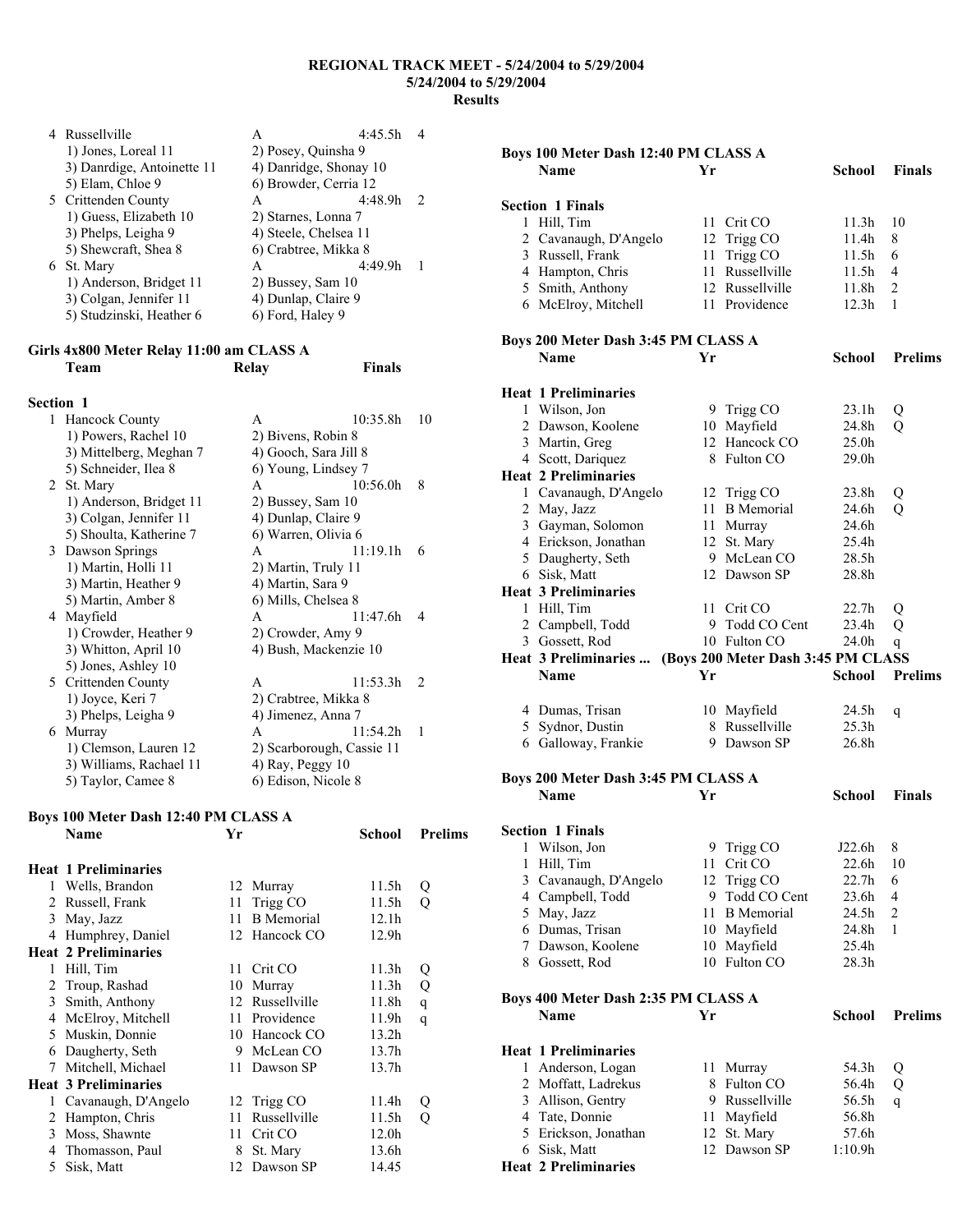| 1              | Acree, Greg                              |    | 10 Trigg CO                 | 53.7h              | Q              |
|----------------|------------------------------------------|----|-----------------------------|--------------------|----------------|
|                | 2 Darnell, Seth                          |    | 11 Murray                   | 55.5h              | Q              |
|                | 3 Holloway, Lenny                        |    | 10 Hancock CO               | 56.2h              | q              |
|                | 4 Hampton, Chris                         |    | 11 Russellville             | 57.2h              |                |
|                | 5 McDanel, Jonathan                      |    | 9 B Memorial                | 1:00.9h            |                |
|                | 6 Markham, Brayton                       |    | 9 Crit CO                   | 1:06.60            |                |
|                | --- Williams, Shawn                      | 11 | Mayfield                    | DQ                 |                |
|                | <b>Heat 3 Preliminaries</b>              |    |                             |                    |                |
|                | 1 Acree, Dennis                          | 11 | Trigg CO                    | 53.4h              | Q              |
|                | 2 Walton, Ryan                           |    | 12 Todd CO Cent             | 55.7h              | Q              |
|                | 3 Sharp, Shelby                          |    | 10 Hancock CO               | 57.1h              |                |
|                | 4 Udley, Tony                            |    | 8 Fulton CO                 | 57.7h              |                |
|                | 5 Grimes, Zach                           |    | 9 St. Mary                  | 1:00.1h            |                |
|                | 6 Daugherty, Seth                        |    | 9 McLean CO                 | 1:05.2h            |                |
|                |                                          |    |                             |                    |                |
|                | Boys 400 Meter Dash 2:35 PM CLASS A      |    |                             |                    |                |
|                | <b>Name</b>                              | Yr |                             | School             | <b>Finals</b>  |
|                | <b>Section 1 Finals</b>                  |    |                             |                    |                |
| 1              | Acree, Dennis                            | 11 | Trigg CO                    | 53.0h              | 10             |
|                | 2 Acree, Greg                            |    | 10 Trigg CO                 | 53.6h              | 8              |
|                | 3 Anderson, Logan                        | 11 | Murray                      | 54.7h              | 6              |
|                | 4 Darnell, Seth                          | 11 | Murray                      | 55.7h              | 4              |
|                | 5 Holloway, Lenny                        |    | 10 Hancock CO               | 57.5h              | 2              |
|                | 6 Moffatt, Ladrekus                      |    | 8 Fulton CO                 | 58.2h              | 1              |
|                | 7 Walton, Ryan                           |    | 12 Todd CO Cent             | 58.8h              |                |
|                | 8 Allison, Gentry                        |    | 9 Russellville              | 1:02.6h            |                |
|                |                                          |    |                             |                    |                |
|                | <b>Boys 800 Meter Run CLASS A</b>        |    |                             |                    |                |
|                | <b>Name</b>                              | Yr |                             | <b>School</b>      | <b>Finals</b>  |
|                |                                          |    |                             |                    |                |
|                |                                          |    |                             |                    |                |
| Section 1      |                                          |    |                             |                    |                |
| 1              | Smith, Jacob                             |    | 12 Hancock CO               | 2:04.9h            | 10             |
|                | 2 Chappell, Brandon                      |    | 12 Dawson SP                | 2:06.0h            | 8              |
|                | 3 Wright, Nick                           |    | 12 St. Mary                 | 2:06.2h            | 6              |
|                | 4 Conyea, Patrick                        | 11 | Mayfield                    | 2:06.8h            | 4              |
|                | 5 Hayden, Zack                           |    | 11 Hancock CO               | 2:10.4h            | $\overline{c}$ |
|                | 6 Woodall, Tommy                         |    | 10 Trigg CO                 | 2:16.6h            | 1              |
|                | 7 Wilson, Aaron                          | 10 | Murray                      | 2:19.9h            |                |
|                | 8 Clements, Antonio                      |    | 9 Todd CO Cent              | 2:20.1h            |                |
|                | 9 Berry, Austin                          |    | 10 Crit CO                  | 2:25.6h            |                |
|                | 10 Dunning, Marty                        |    | 9 B Memorial                | 2:30.6h            |                |
| Section 2<br>1 |                                          |    |                             |                    |                |
|                | Barth, Cameron                           |    | 9 Murray                    | 2:22.7h            |                |
|                | 2 Galloway, Frankie                      |    | 9 Dawson SP<br>8 McLean CO  | 2:24.7h<br>2:30.8h |                |
|                | 3 Whitt, Josh                            |    | 10 Crit CO                  |                    |                |
|                | 4 King, Kevin                            |    | 8 Russellville              | 2:38.3h            |                |
|                | 5 Kennedy, Johnathan                     |    | 8 Russellville              | 2:40.6h            |                |
|                | 6 Gordon, DeQuann<br>7 Grasfeder, Nathan |    | 8 Fulton CO                 | 2:41.4h<br>3:24.2h |                |
|                |                                          |    |                             |                    |                |
|                | <b>Boys 1600 Meter Run CLASS A</b>       |    |                             |                    |                |
|                | <b>Name</b>                              | Yr |                             | School             | <b>Finals</b>  |
|                |                                          |    |                             |                    |                |
| Section 1<br>1 |                                          |    |                             |                    |                |
|                | Scheer, Carl                             | 11 | 12 Providence               | 4:46.8h            | 10<br>8        |
|                | 2 Bishop, Max                            |    | St. Mary                    | 4:49.1h            |                |
|                | 3 Delapaz, Victor                        | 11 | Mayfield                    | 4:52.2h            | 6<br>4         |
|                | 4 Jarboe, Zach                           |    | 11 Hancock CO               | 4:53.2h            | $\overline{c}$ |
|                | 5 Berry, Austin<br>6 French, Brandon     |    | 10 Crit CO<br>10 Hancock CO | 4:53.5h<br>5:00.1h | 1              |

|                  | 8 Whitt, Josh                                              |     | 8 McLean CO                   | 5:23.4h                    |                     |
|------------------|------------------------------------------------------------|-----|-------------------------------|----------------------------|---------------------|
|                  | 9 Dunning, Marty                                           |     | 9 B Memorial                  | 5:24.1h                    |                     |
|                  | 10 Herrera, Gerado                                         |     | 11 Mayfield                   | 5:25.2h                    |                     |
|                  | 11 King, Kevin                                             |     | 10 Crit CO                    | 5:26.3h                    |                     |
|                  | 12 Tincher, Kyle                                           |     | 8 St. Mary                    | 5:26.4h                    |                     |
|                  | 13 Steelnack, Jake                                         |     | 11 Murray                     | 5:28.1h                    |                     |
|                  | 14 Sanko, Craig                                            |     | 10 Russellville               | 5:53.9h                    |                     |
|                  | 15 Nebbitt, Kamero                                         |     | 7 Russellville                | 5:56.6h                    |                     |
|                  | 16 Chappell, Kyle                                          |     | 8 Dawson SP                   | 6:11.2h                    |                     |
|                  | 17 Menser, Morgan                                          |     | 8 Dawson SP                   | 6:44.3h                    |                     |
|                  | <b>Boys 3200 Meter Run CLASS A</b>                         |     |                               |                            |                     |
|                  | <b>Name</b>                                                | Yr  |                               | School                     | <b>Finals</b>       |
| <b>Section 1</b> |                                                            |     |                               |                            |                     |
| $\mathbf{1}$     | Shoulta, Matthew                                           |     | 11 St. Mary                   | 10:05.8h                   | 10                  |
|                  | 2 Scheer, Carl                                             |     | 12 Providence                 | 10:29.5h                   | 8                   |
|                  | 3 Wardrip, Jeremy                                          |     | 10 Hancock CO                 | 10:40.8h                   | 6                   |
|                  | 4 Wallace, Matt                                            |     | 9 Hancock CO                  | 10:57.7h                   | 4                   |
|                  | 5 Kautz, Charlie                                           |     | 11 St. Mary                   | 11:15.1h                   | $\overline{c}$      |
|                  | 6 Berry, Austin                                            |     | 10 Crit CO                    | 11:42.4h                   | 1                   |
|                  | 7 Wilson, Aaron                                            |     | 10 Murray                     | 11:48.2h                   |                     |
|                  | 8 McGhee, Steven                                           |     | 10 Todd CO Cent               | 11:53.6h                   |                     |
|                  | 9 Orazine, Chris                                           |     | 9 B Memorial                  | 12:08.9h                   |                     |
|                  | Section 1  (Boys 3200 Meter Run CLASS A)                   |     |                               |                            |                     |
|                  | <b>Name</b>                                                | Yr  |                               | School                     | <b>Finals</b>       |
|                  | 10 Whitt, Josh                                             |     | 8 McLean CO                   | 12:47.0h                   |                     |
|                  | 11 King, Kevin                                             |     | 10 Crit CO                    | 12:53.4h                   |                     |
|                  |                                                            |     |                               |                            |                     |
|                  |                                                            |     |                               |                            |                     |
|                  | <b>Boys 110 Meter Hurdles 12:10 CLASS A</b>                |     |                               |                            |                     |
|                  | <b>Name</b>                                                | Yr  |                               | School                     | <b>Prelims</b>      |
|                  |                                                            |     |                               |                            |                     |
|                  | <b>Heat 1 Preliminaries</b>                                |     |                               |                            |                     |
| 1                | Bolton, Dane                                               |     | 10 Trigg CO                   | 16.4h                      | Q                   |
|                  | 2 Ross, Lucas                                              |     | 9 Todd CO Cent                | 18.1h<br>19.2 <sub>h</sub> | Q                   |
|                  | 3 Denver, John                                             |     | 10 Dawson SP                  | 20.0 <sub>h</sub>          | Q                   |
|                  | 4 Foster, Andre                                            |     | 9 Murray<br>11 B Memorial     | 20.6 <sub>h</sub>          | q                   |
|                  | 5 Berry, Tim<br>--- Benton, Mike                           |     | 8 Russellville                | NΤ                         |                     |
|                  | <b>Heat 2 Preliminaries</b>                                |     |                               |                            |                     |
| 1                | Steele, Shawn                                              |     | 12 Crit CO                    | 15.9h                      |                     |
| $\overline{2}$   | Cobb, Byron                                                |     | 10 McLean CO                  | 20.0 <sub>h</sub>          | Q<br>Q              |
| 3                | Hampton, Dontray                                           |     | 11 Russellville               | 20.0 <sub>h</sub>          | Q                   |
| 4                | Humphrey, Daniel                                           |     | 12 Hancock CO                 | 20.3 <sub>h</sub>          | q                   |
| 5                | Ashcraft, Roger                                            |     | 9 Todd CO Cent                | 21.6h                      |                     |
|                  |                                                            |     |                               |                            |                     |
|                  | <b>Boys 110 Meter Hurdles 12:10 CLASS A</b><br><b>Name</b> | Yr  |                               | <b>School</b>              | <b>Finals</b>       |
|                  |                                                            |     |                               |                            |                     |
| 1                | <b>Section 1 Finals</b>                                    |     | 12 Crit CO                    | 15.9h                      | 10                  |
| 2                | Steele, Shawn                                              |     |                               | 16.8h                      |                     |
| 3                | Bolton, Dane                                               | 9.  | 10 Trigg CO                   | 18.3h                      | 8<br>6              |
|                  | Ross, Lucas                                                |     | Todd CO Cent                  |                            | 4                   |
| 5                | 4 Denver, John                                             |     | 10 Dawson SP<br>12 Hancock CO | 19.3h<br>19.6h             |                     |
|                  | Humphrey, Daniel                                           |     | 10 McLean CO                  |                            | $\overline{c}$<br>1 |
| 7                | 6 Cobb, Byron<br>Foster, Andre                             |     | 9 Murray                      | 19.6h<br>19.7h             |                     |
|                  | 8 Hampton, Dontray                                         | 11- | Russellville                  | 19.7h                      |                     |
|                  | Boys 300 Meter Hurdles 3:15 PM CLASS A                     |     |                               |                            |                     |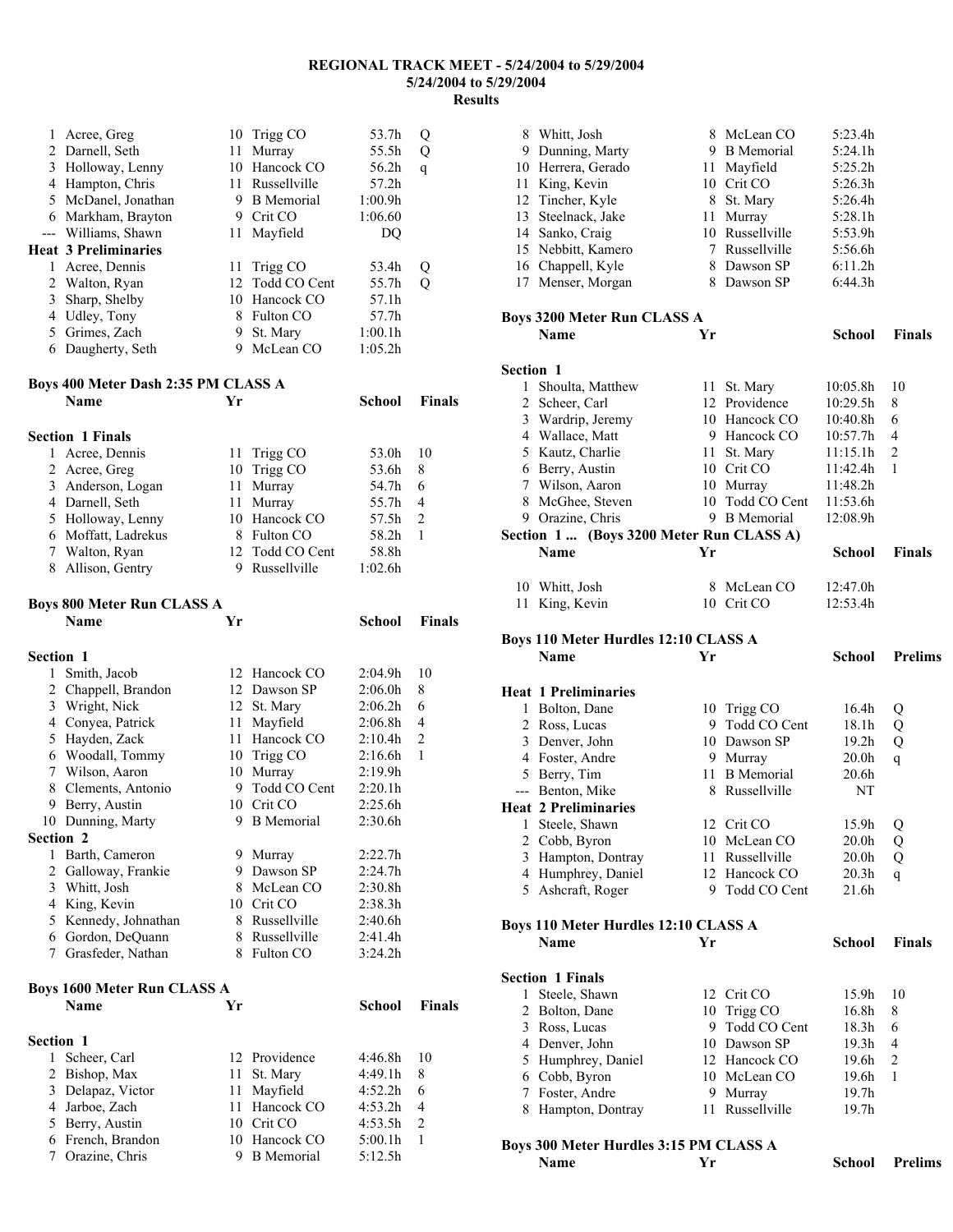#### **Heat 1 Preliminaries**

|   | Mayes, Scott<br>2 Hamton, Isaiah<br>3 Humphrey, Daniel | 8<br>8 | Trigg CO<br>Russellville<br>12 Hancock CO | 44.0h<br>44.3h<br>46.6h | Q<br>Q<br>q |
|---|--------------------------------------------------------|--------|-------------------------------------------|-------------------------|-------------|
| 4 | Cobb, Byron<br>5 Sorina, Jeramie                       |        | 10 McLean CO<br>Crit CO                   | 48.4h<br>48.9h          | q           |
|   | <b>Heat 2 Preliminaries</b>                            |        |                                           |                         |             |
| L | Manica, Chaning                                        |        | 12 Todd CO Cent                           | 43.5h                   | Ő           |
| 2 | Jones, Yannick                                         |        | 12 Murray                                 | 45.4h                   |             |
|   | 3 Denver, John                                         | 10     | Dawson SP                                 | 48.6h                   |             |
|   | 4 Woodward, Kevin                                      | 8      | Hancock CO                                | 49.4h                   |             |
|   | <b>Heat 3 Preliminaries</b>                            |        |                                           |                         |             |
| 1 | Steele, Shawn                                          |        | 12 Crit CO                                | 43.1 <sub>h</sub>       |             |
|   | 2 Zirbel, Cody                                         | 11     | Murray                                    | 49.0 <sub>h</sub>       |             |
| 3 | Brantley, Matt                                         | 11     | Dawson SP                                 | 53.1h                   |             |
|   | Ashcraft, Roger                                        | 9      | Todd CO Cent                              | 59.0h                   |             |

## **Boys 300 Meter Hurdles 3:15 PM CLASS A**

| <b>Name</b>             | Үr |                 | School            | <b>Finals</b>  |
|-------------------------|----|-----------------|-------------------|----------------|
| <b>Section 1 Finals</b> |    |                 |                   |                |
| Steele, Shawn           |    | 12 Crit CO      | 42.4h             | 10             |
| 2 Mayes, Scott          |    | 8 Trigg CO      | 43.2 <sub>h</sub> | 8              |
| 3 Manica, Chaning       |    | 12 Todd CO Cent | 43.3h             | 6              |
| 4 Jones, Yannick        |    | 12 Murray       | 46.0 <sub>h</sub> | 4              |
| 5 Hamton, Isaiah        | 8  | Russellville    | 46.7 <sub>h</sub> | $\overline{2}$ |
| 6 Humphrey, Daniel      |    | 12 Hancock CO   | 48.2h             |                |
| 7 Zirbel, Cody          |    | 11 Murray       | J49.8h            |                |
| Cobb, Byron             |    | 10 McLean CO    | 49.8h             |                |

## **Boys 4x100 Meter Relay 1:55 PM CLASS A**

|    | Team                        | Relay                  | <b>Prelims</b>        |   |
|----|-----------------------------|------------------------|-----------------------|---|
|    | <b>Heat 1 Preliminaries</b> |                        |                       |   |
| 1  | <b>Trigg County</b>         | A                      | 44.7h                 | Q |
|    | 1) Acree, Dennis 11         | 2) Diggs, Trey 11      |                       |   |
|    | 3) Russell, Frank 11        | 4) Wilson, Jon 9       |                       |   |
|    | 5) Mayes, Scott 8           | 6) Woods, Rick 10      |                       |   |
| 2  | Murray                      | A                      | 44.8h                 | Q |
|    | 1) Hall, Quentin 12         | 2) Jones, Yannick 12   |                       |   |
|    | 3) Wells, Brandon 12        |                        | 4) Gayman, Solomon 11 |   |
|    | 5) Troup, Rashad 10         |                        |                       |   |
| 3  | Crittenden County           | A                      | 44.8h                 | Q |
|    | 1) Hill, Tim 11             | $2)$ Guess, Tik 10     |                       |   |
|    | 3) Moss, Shawnte 11         | 4) Robinson, Cody 11   |                       |   |
| 4  | Russellville                | A                      | 45.9h                 | q |
|    | 1) Hampton, Chris 11        | 2) Gordon, Travelis 12 |                       |   |
|    | 3) Smith, Anthony 12        | 4) Hamton, Isaiah 8    |                       |   |
| 5. | <b>Fulton County</b>        | A                      | 48.2h                 | q |
|    | 1) Holloway, Elvis 12       | 2) Gossett, Rod 10     |                       |   |
|    | 3) Gaston, Antoine 9        | 4) Udley, Tony 8       |                       |   |
|    | 5) Moffatt, Ladrekus 8      | 6) Grasfeder, Nathan 8 |                       |   |
| 6  | Mayfield                    | A                      | 48.5h                 | q |
|    | 1) Dawson, Koolene 10       | 2) Dumas, Trisan 10    |                       |   |
|    | 3) Shelton, Adam 9          | 4) Fabian, Luis 11     |                       |   |
|    | 5) Tate, Donnie 11          |                        |                       |   |
| 7  | <b>Hancock County</b>       | A                      | 48.5h                 | q |
|    |                             |                        |                       |   |

#### **Boys 4x100 Meter Relay 1:55 PM CLASS A Team Relay Finals**

#### **Section 1 Finals**

| <b>Trigg County</b>                                        | A                      | 44.7h         | 10             |
|------------------------------------------------------------|------------------------|---------------|----------------|
| 1) Acree, Dennis 11                                        | $2)$ Diggs, Trey 11    |               |                |
| 3) Russell, Frank 11                                       | 4) Wilson, Jon 9       |               |                |
| 5) Mayes, Scott 8                                          | 6) Woods, Rick 10      |               |                |
| 2 Murray                                                   | A                      | 44.8h         | 8              |
| 1) Hall, Quentin 12                                        | 2) Jones, Yannick 12   |               |                |
| 3) Wells, Brandon 12                                       | 4) Gayman, Solomon 11  |               |                |
| 5) Troup, Rashad 10                                        |                        |               |                |
| 3 Crittenden County                                        | A                      | 44.8h         | 6              |
| 1) Moss, Shawnte 11                                        | 2) Steele, Shawn 12    |               |                |
| $3)$ Guess, Tik 10                                         | 4) Hill, Tim 11        |               |                |
| 5) Sorina, Jeramie 7                                       |                        |               |                |
| 4 Russellville                                             | A                      | 45.9h         | $\overline{4}$ |
| 1) Hampton, Chris 11                                       | 2) Gordon, Travelis 12 |               |                |
| 3) Smith, Anthony 12                                       | 4) Hamton, Isaiah 8    |               |                |
| 5) Hampton, Dontray 11                                     | 6) Sydnor, Dustin 8    |               |                |
| Section 1 Finals  (Boys 4x100 Meter Relay 1:55 PM CLASS A) |                        |               |                |
| Team                                                       | Relay                  | <b>Finals</b> |                |
|                                                            |                        |               |                |

| 5 Fulton County        |                        | 48.2h |  |
|------------------------|------------------------|-------|--|
| 1) Holloway, Elvis 12  | 2) Gossett, Rod 10     |       |  |
| 3) Gaston, Antoine 9   | 4) Udley, Tony 8       |       |  |
| 5) Moffatt, Ladrekus 8 | 6) Grasfeder, Nathan 8 |       |  |
| 6 Hancock County       | A                      | 48.5h |  |
| 1) Doyle, Jordan 11    | 2) Muskin, Donnie 10   |       |  |
| 3) Humphrey, Daniel 12 | 4) Martin, Greg 12     |       |  |
| 5) Hobbs, Kyle 12      | 6) Woodward, Kevin 8   |       |  |
| Mayfield               | A                      | 48.5h |  |
| 1) Dawson, Koolene 10  | 2) Dumas, Trisan 10    |       |  |
| 3) Shelton, Adam 9     | 4) Fabian, Luis 11     |       |  |
| 5) Tate, Donnie 11     | 6) Conyea, Patrick 11  |       |  |

#### **Boys 4x200 Meter Relay 1:15 PM CLASS A Team Relay Prelims**

# **Heat 1 Preliminaries**

| 1              | <b>Trigg County</b>         | A                      | 1:33.3h | Q |
|----------------|-----------------------------|------------------------|---------|---|
|                | 1) Acree, Dennis 11         | 2) Diggs, Trey 11      |         |   |
|                | 3) Cavanaugh, D'Angelo 12   | 4) Russell, Frank 11   |         |   |
|                | 5) Acree, Greg 10           | 6) Wilson, Jon 9       |         |   |
|                | 2 Crittenden County         | A                      | 1:38.3h | Q |
|                | 1) Steele, Shawn 12         | $2)$ Guess, Tik 10     |         |   |
|                | 3) Thompson, Sean 12        | 4) Moss, Shawnte 11    |         |   |
|                | 3 Todd County Central       | A                      | 1:38.5h | Q |
|                | 1) Campbell, Todd 9         | 2) Clements, Antonio 9 |         |   |
|                | 3) Hall, John 11            | 4) Manica, Chaning 12  |         |   |
|                | 5) Walton, Ryan 12          |                        |         |   |
|                | 4 St. Mary                  | A                      | 1:53.5h | q |
|                | 1) Ball, Patrick 9          | 2) Thomasson, Paul 8   |         |   |
|                | 3) Maglasang, James 6       |                        |         |   |
|                | 5 Dawson Springs            | A                      | 1:53.7h |   |
|                | 1) Sisk, Matt 12            | 2) Brantley, Matt 11   |         |   |
|                | 3) Mitchell, Michael 11     | $(4)$ Budd, Jeff $10$  |         |   |
|                | 5) Galloway, Frankie 9      | 6) Chappell, Kyle 8    |         |   |
|                | <b>Heat 2 Preliminaries</b> |                        |         |   |
| 1              | Murray                      | A                      | 1:34.8h | Q |
|                | 1) Hall, Quentin 12         | 2) Jones, Yannick 12   |         |   |
|                | 3) Wells, Brandon 12        | 4) Gayman, Solomon 11  |         |   |
|                | 5) Troup, Rashad 10         |                        |         |   |
| $\mathfrak{D}$ | Russellville                | A                      | 1:38.8h | Q |
|                | 1) Smith, Anthony 12        | 2) Sydnor, Dustin 8    |         |   |
|                | 3) Allison, Gentry 9        |                        |         |   |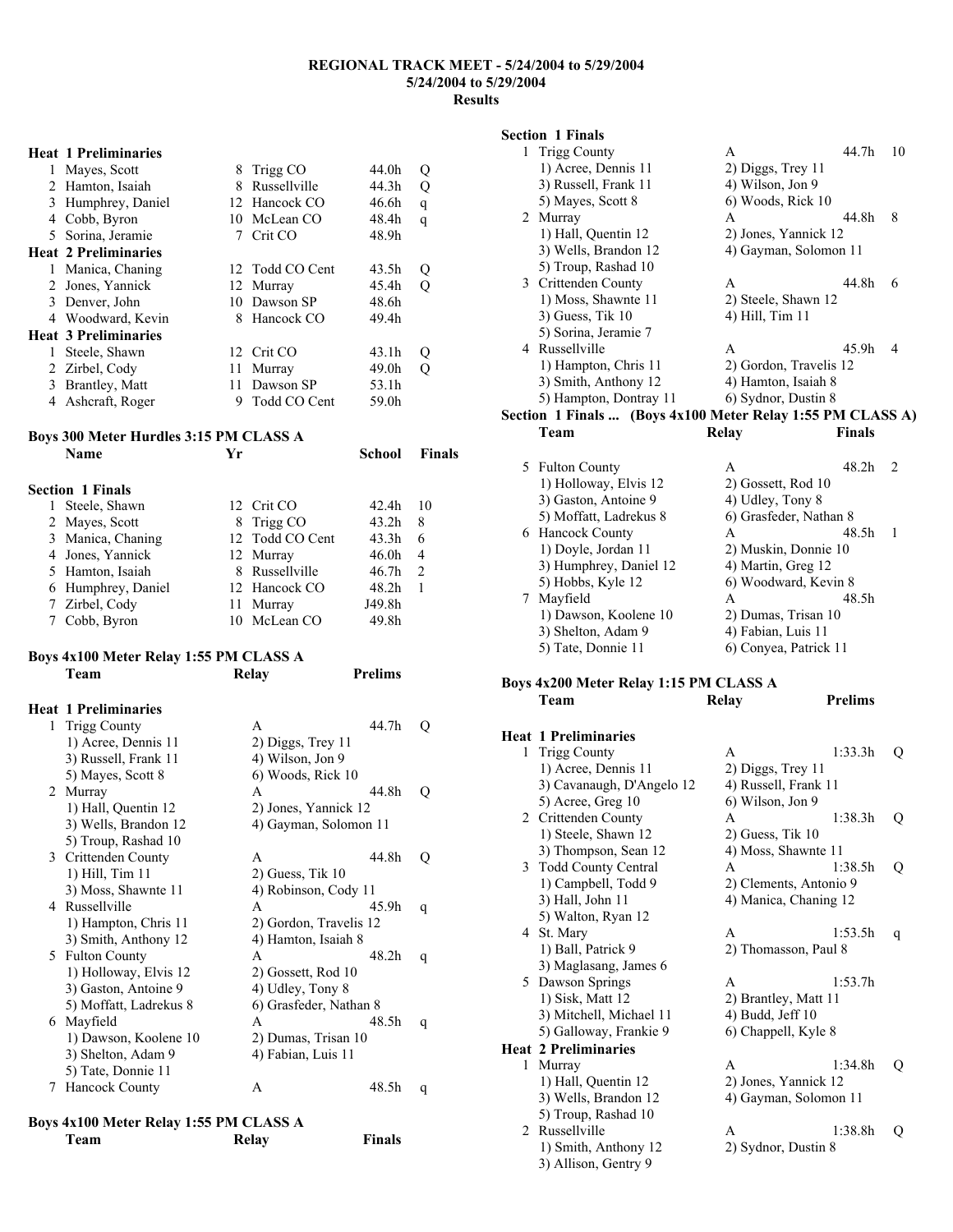| 3 Fulton County        | А                | 1:39.4h |                                                                                           |
|------------------------|------------------|---------|-------------------------------------------------------------------------------------------|
| 1) Holloway, Elvis 12  |                  |         |                                                                                           |
| 3) Gaston, Antoine 9   | 4) Udley, Tony 8 |         |                                                                                           |
| 5) Moffatt, Ladrekus 8 |                  |         |                                                                                           |
| 4 Hancock County       | А                | 1:40.0h | a                                                                                         |
| Mayfield               | А                | 1:40.7h |                                                                                           |
| 1) Dawson, Koolene 10  |                  |         |                                                                                           |
| 3) Shelton, Adam 9     |                  |         |                                                                                           |
| 5) Conyea, Patrick 11  |                  |         |                                                                                           |
|                        |                  |         | 2) Gossett, Rod 10<br>6) Grasfeder, Nathan 8<br>2) Dumas, Trisan 10<br>4) Fabian, Luis 11 |

#### **Boys 4x200 Meter Relay 1:15 PM CLASS A Team Relay Finals**

#### **Section 1 Finals**

| 1  | <b>Trigg County</b>       | A                      | 1:32.6h | 10             |
|----|---------------------------|------------------------|---------|----------------|
|    | 1) Acree, Dennis 11       | 2) Diggs, Trey 11      |         |                |
|    | 3) Cavanaugh, D'Angelo 12 | 4) Russell, Frank 11   |         |                |
|    | 5) Acree, Greg 10         | 6) Wilson, Jon 9       |         |                |
| 2  | Murray                    | A                      | 1:34.1h | 8              |
|    | 1) Hall, Quentin 12       | 2) Jones, Yannick 12   |         |                |
|    | 3) Wells, Brandon 12      | 4) Gayman, Solomon 11  |         |                |
|    | 5) Troup, Rashad 10       |                        |         |                |
| 3  | Crittenden County         | A                      | 1:35.7h | 6              |
|    | 1) Steele, Shawn 12       | $2)$ Guess, Tik 10     |         |                |
|    | 3) Thompson, Sean 12      | 4) Moss, Shawnte 11    |         |                |
|    | 5) Sorina, Jeramie 7      | 6) Moss, Demetric 12   |         |                |
|    | 4 Todd County Central     | A                      | 1:38.2h | $\overline{4}$ |
|    | 1) Walton, Ryan 12        | 2) Manica, Chaning 12  |         |                |
|    | 3) Campbell, Todd 9       | 4) Clements, Antonio 9 |         |                |
|    | 5) Linville, Loren 10     |                        |         |                |
| 5. | Russellville              | A                      | 1:39.1h | 2              |
|    | 1) Smith, Anthony 12      | 2) Sydnor, Dustin 8    |         |                |
|    | 3) Allison, Gentry 9      | 4) Hamton, Isaiah 8    |         |                |
|    | 5) Hampton, Dontray 11    |                        |         |                |
| 6  | <b>Hancock County</b>     | A                      | 1:39.7h | 1              |
|    | 1) Doyle, Jordan 11       | 2) Sharp, Shelby 10    |         |                |
|    | 3) Holloway, Lenny 10     | 4) Martin, Greg 12     |         |                |
|    | 5) Hobbs, Kyle 12         | 6) Woodward, Kevin 8   |         |                |
| 7  | <b>Fulton County</b>      | A                      | 1:41.0h |                |
|    | 1) Holloway, Elvis 12     | 2) Gossett, Rod 10     |         |                |
|    | 3) Gaston, Antoine 9      | 4) Udley, Tony 8       |         |                |
|    | 5) Moffatt, Ladrekus 8    | 6) Grasfeder, Nathan 8 |         |                |
| 8  | St. Mary                  | A                      | 1:50.3h |                |
|    | 1) Grimes, Zach 9         | 2) Riehl, Troy 9       |         |                |
|    | 3) Thomasson, Paul 8      | 4) Ball, Patrick 9     |         |                |
|    |                           |                        |         |                |

#### **Boys 4x400 Meter Relay 4:15 PM CLASS A Team Relay Finals**

| <b>Section 1 Finals</b> |                         |    |
|-------------------------|-------------------------|----|
| <b>Ballard Memorial</b> | 4:11.1h<br>A            |    |
| 1) Dunning, Marty 9     | 2) McDanel, Jonathan 9  |    |
| 3) Petalino, Chris 8    | 4) Holbrook, Curtis 11  |    |
| 5) Orazine, Chris 9     |                         |    |
| 2 Dawson Springs        | 4:19.8h<br>A            |    |
| 1) Chappell, Brandon 12 | 2) Brantley, Matt 11    |    |
| 3) Mitchell, Michael 11 | 4) Denver, John 10      |    |
| 5) Galloway, Frankie 9  | 6) Chappell, Kyle 8     |    |
| <b>Section 2 Finals</b> |                         |    |
| 1 Trigg County          | 3:35.0h<br>A            | 10 |
| 1) Acree, Dennis 11     | 2) Smithers, Stephan 10 |    |
| 3) Diggs, Trey 11       | 4) Acree, Greg 10       |    |
| 5) Wilson, Jon 9        | 6) Mayes, Scott 8       |    |
|                         |                         |    |

| 2   | Murray                                                     | A                     | 3:45.3h                | 8              |  |
|-----|------------------------------------------------------------|-----------------------|------------------------|----------------|--|
|     | 1) Hall, Quentin 12                                        | 2) Anderson, Logan 11 |                        |                |  |
|     | 3) Darnell, Seth 11                                        | 4) Zirbel, Cody 11    |                        |                |  |
|     | 5) Barth, Cameron 9                                        | 6) Pittman, Will 9    |                        |                |  |
|     | Section 2 Finals  (Boys 4x400 Meter Relay 4:15 PM CLASS A) |                       |                        |                |  |
|     | Team                                                       | Relay                 | <b>Finals</b>          |                |  |
|     |                                                            |                       |                        |                |  |
| 3   | Russellville                                               | A                     | 3:48.1h                | 6              |  |
|     | 1) Hampton, Chris 11                                       |                       | 2) Gordon, Travelis 12 |                |  |
|     | 3) Hamton, Isaiah 8                                        | 4) Allison, Gentry 9  |                        |                |  |
| 4   | <b>Hancock County</b>                                      | A                     | 3:50.3h                | $\overline{4}$ |  |
|     | 1) Smith, Jacob 12                                         |                       | 2) Holloway, Lenny 10  |                |  |
|     | 3) Sharp, Shelby 10                                        |                       | 4) Jarboe, Zach 11     |                |  |
|     | 5) Hobbs, Kyle 12                                          |                       | 6) French, Brandon 10  |                |  |
|     | 5 Crittenden County                                        | A                     | 3:55.2h                | 2              |  |
|     | 1) Steele, Shawn 12                                        | $2)$ Guess, Tik 10    |                        |                |  |
|     | 3) Thompson, Sean 12                                       | 4) Robinson, Cody 11  |                        |                |  |
|     | 6 St. Mary                                                 | A                     | 4:00.0h                | 1              |  |
|     | 1) Grimes, Zach 9                                          |                       | 2) Wright, Nick 12     |                |  |
|     | 3) Erickson, Jonathan 12                                   |                       | 4) Shoulta, Matthew 11 |                |  |
|     | 5) Riehl, Troy 9                                           | 6) Bishop, Max 11     |                        |                |  |
| 7   | <b>Fulton County</b>                                       | A                     | 4:00.4h                |                |  |
|     | 1) Gaston, Antoine 9                                       |                       | 2) Scott, Dariquez 8   |                |  |
|     | 3) Udley, Tony 8                                           |                       | 4) Moffatt, Ladrekus 8 |                |  |
|     | 5) Grasfeder, Nathan 8                                     |                       |                        |                |  |
| --- | Mayfield                                                   | A                     | DQ                     |                |  |
|     | 1) Williams, Shawn 11                                      | 2) Shelton, Adam 9    |                        |                |  |
|     | 3) Conyea, Patrick 11                                      |                       | 4) Fabian, Luis 11     |                |  |
|     | 5) Delapaz, Victor 11                                      |                       |                        |                |  |
|     |                                                            |                       |                        |                |  |

#### **Boys 4x800 Meter Relay 11:30 AM CLASS A Team Relay Finals**

| <b>Section 1</b> |                        |                          |                           |
|------------------|------------------------|--------------------------|---------------------------|
|                  | 1 Hancock County       | A                        | 10<br>8:35.5h             |
|                  | 1) Smith, Jacob 12     | 2) Hayden, Zack 11       |                           |
|                  | 3) Jarboe, Zach 11     | 4) Holloway, Lenny 10    |                           |
|                  | 5) French, Brandon 10  | 6) Hobbs, Kyle 12        |                           |
|                  | 2 St. Mary             | A                        | $8.41$ $8h$<br>8          |
|                  | 1) Bishop, Max 11      | 2) Erickson, Jonathan 12 |                           |
|                  | 3) Shoulta, Matthew 11 | 4) Kautz, Charlie 11     |                           |
|                  | 5) Tincher, Kyle 8     | 6) Wright, Nick 12       |                           |
|                  | 3 Mayfield             | A                        | 8:51.3h<br>6              |
|                  | 1) Conyea, Patrick 11  | 2) Herrera, Gerado 11    |                           |
|                  | 3) Delapaz, Victor 11  | 4) Fabian, Luis 11       |                           |
|                  | 5) Williams, Shawn 11  |                          |                           |
|                  | 4 Murray               | A                        | 9:23.7h<br>$\overline{4}$ |
|                  | 1) Benson, Carl 11     | 2) Steelnack, Jake 11    |                           |
|                  | 3) Zirbel, Cody 11     | 4) Wilson, Aaron 10      |                           |
|                  | 5) Barth, Cameron 9    |                          |                           |
|                  | 5 Todd County Central  | A                        | 9:35.6h<br>$\mathfrak{D}$ |
|                  | 1) Clements, Antonio 9 | 2) Dalrymple, Cliff 9    |                           |
|                  | 3) Hall, John 11       | 4) Manica, Chaning 12    |                           |
|                  | 5) McGhee, Steven 10   |                          |                           |
|                  | 6 Trigg County         | $\mathsf{A}$             | 9.383h<br>1               |
|                  | 1) Woodall, Tommy 10   | 2) Burcham, Landen 9     |                           |
|                  | 3) Bridges, AJ 8       | 4) Acree, Dennis 11      |                           |
|                  | 5) Adams, Barron 9     | 6) Smithers, Stephan 10  |                           |
|                  | 7 Crittenden County    | A                        | 9:41.4h                   |
|                  | 1) King, David         | 2) James, Janson 7       |                           |
|                  | 3) Sorina, Jeramie 7   | 4) Berry, Austin 10      |                           |
|                  | 8 Ballard Memorial     | A                        | 9:46.7h                   |
|                  | 1) McDanel, Jonathan 9 | 2) Orazine, Chris 9      |                           |
|                  |                        |                          |                           |